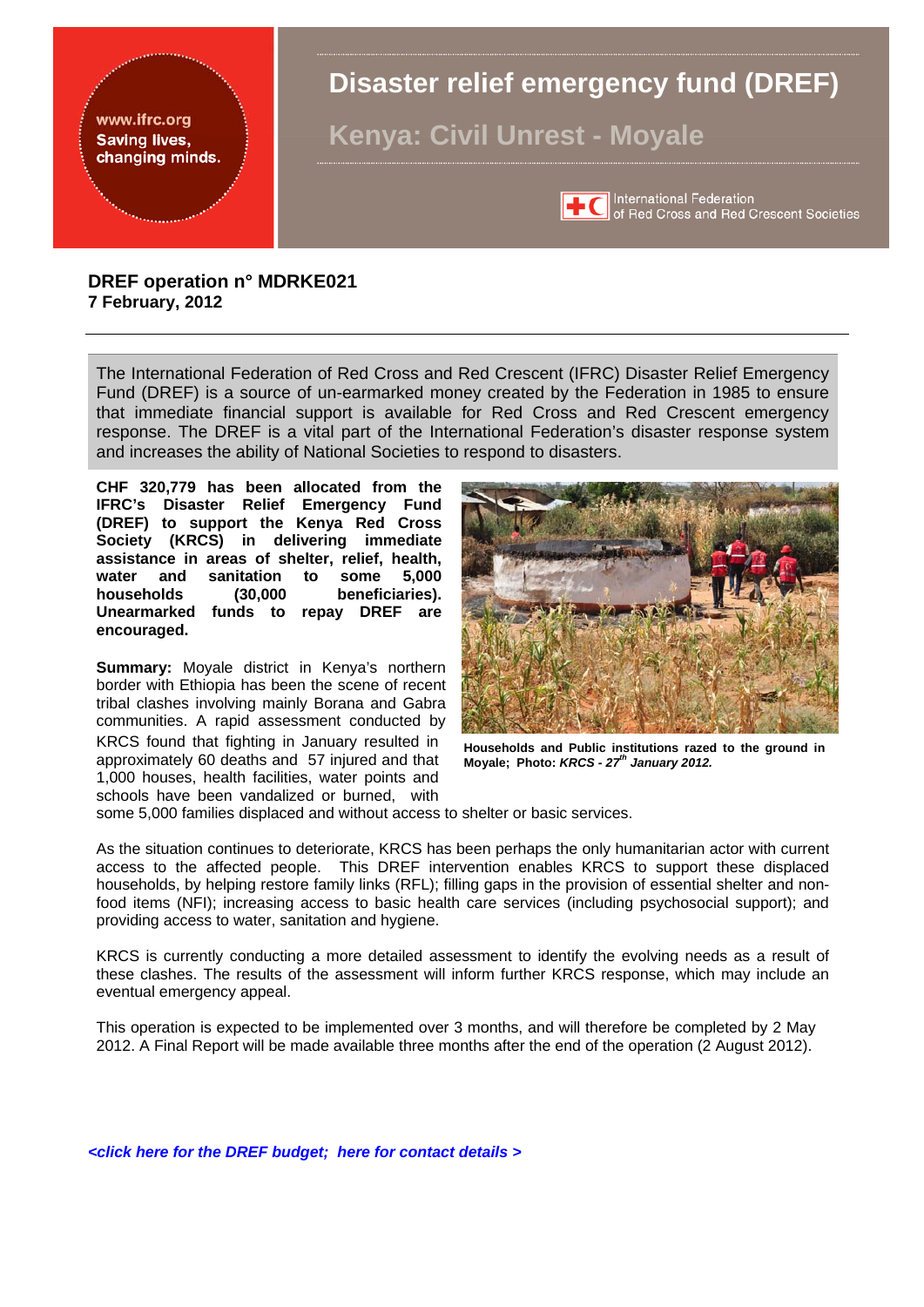# **The situation**

Moyale District is located within Marsabit County in Northern Kenya. It covers an area of 9,370 km<sup>2</sup> with a population of 80,550 people. The County is bordered by Ethiopia to the north and Wajir County to the east. Inhabitants of this area are mainly Cushitic speaking communities who are livestock keepers and partly agropastoralist, practicing small-scale farming during the erratic rainy seasons. The County has a poverty rate of 83.2% and is ranked 44 out of the 47 counties in Kenya<sup>[1](#page-1-0)</sup>. The Health and education indicators of the County are low, with poor infrastructure making accessibility difficult. Historically, communities in Moyale are among the most marginalized and resource poor in Northern Kenya. It is predominantly inhabited by the Borana and Gabra communities. Other minor communities include the Somali and Burji.

These communities often experience tension over the use, access and control of resources, mainly pasture and water. In the past, tensions have ranged from small sporadic skirmishes to large scale clashes, as witnessed in the Turbi massacre of 12 July 2006, in which 60 were killed, including 26 children.

The trigger of the current inter tribal tension is associated with the national review of boundaries by the Independent Electoral and Boundaries Commission (IEBC) which saw the absorption of Moyale District



within the greater Marsabit County. This follows the enactment of the new Kenyan constitution in August 2010 which put into place the devolved Government system and set up of the counties.

This constitution also re-allocates national resources to the counties and their utilization is controlled by county governance. Both communities are competing for county leadership in the upcoming general election. This, coupled with the tensions between the two communities, has precipitated the recent clashes, which have been ongoing in Moyale since November 2011. The fighting has intensified over the last few weeks in January 2012 and threatens to spiral out of control. The most affected villages include Illadu, Kinisa, Mansile, Odha, Heilu, Arosa, Funana, Nyata, Butiye and Sessi.

During the last week of January 2012, Kenya Red Cross Society (KRCS) conducted a rapid assessment which indicated that fighting during January had resulted in approximately 60 deaths from both communities, and another 57 were seriously injured. Additionally, the assessment found that 1,000 houses, health facilities; water points and schools have been vandalized or burnt down, with over 5,000 families displaced.

Amid the insecurity and minimal humanitarian support, some of the displaced people have crossed over to Ethiopia and others are camping in a nearby field without access to basic amenities such as food, shelter, water, sanitation or primary health care.

Health consequences of the on going tensions and attacks include trauma (physical and mental) and lack of access to basic health care services may increase exposure to different disease outbreaks. More pressure has been put on the provision of health care services following the burning down of Arosa Dispensary.

In addition, family links have been lost with families reporting missing members including unaccompanied minors. Basic household functions have been interrupted as families are not able to prepare food. This may exacerbate malnutrition rates especially for children under the age of five, pregnant women and the elderly.

 $\overline{a}$ 

<span id="page-1-0"></span><sup>1</sup> World Bank Fact Sheet, December 2011.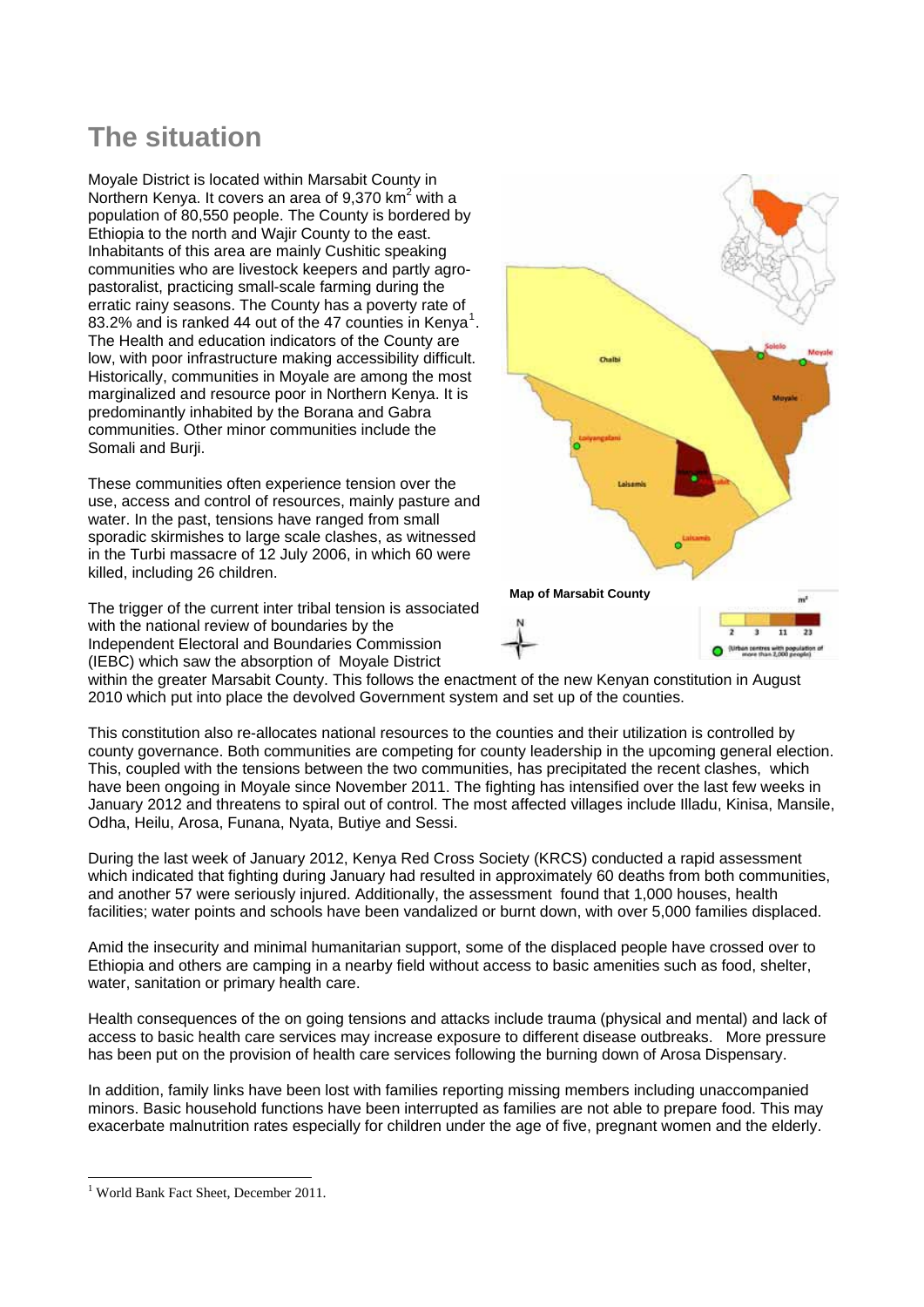Education has been significantly affected, with at least 34 public and 14 private schools remaining closed since January [2](#page-2-0)012, and over 450 teachers having been displaced<sup>2</sup>. School buildings have also been destroyed, with records such as school results, certificates and text books being burnt.

Other impacts of the violence in the area include; food shortage, high prices of basic commodities, a paralyzed transport system, closure of shops and business premises, thus affecting the overall economy of the area.

The humanitarian situation is critical, and it is envisaged that the relief and shelter, health, water and sanitation and education conditions will continue to deteriorate if prompt action is not taken, as it may result in further loss of lives and livelihoods.

Currently, KRCS is probably the only humanitarian actor on the ground and has managed to access all affected communities. To ensure respect of the fundamental principles, the KRCS deployed volunteers and staff from outside the warring communities to ensure their neutrality and independence. This is expected to enhance access, acceptance and safety of all staff and volunteers during the operation.

The KRCS is currently engaged in conducting a more detailed assessment, findings of which will inform current and future long term planning and interventions.

### **Coordination and partnerships**

KRCS, being auxiliary to the Government, fosters partnership with the Local Government and national line Ministries. The rapid assessment was carried out in partnership with the District Commissioner's Office. The National Society is also working in collaboration with the Kenya Defense Forces to ascertain the security situation on the ground. KRCS is also exploring avenues of collaborating with other partners, particularly World Vision in food distribution, Unicef in support of the education sector, and ICRC in tracing and communications. Currently, opportunities for partnership in the affected areas are constrained by prevailing security conditions and the few INGOs present in Moyale withdrew their staff.

# **Red Cross and Red Crescent action**

Over the last few years, KRCS has been carrying out water, food security, livelihood, health and dissemination projects in the Upper Eastern region of Kenya (Moyale, Marsabit and Isiolo). This includes the ongoing response operation to the drought which has affected communities since 2011.

As mentioned, following the latest clashes, KRCS has carried out a rapid assessment of the situation. Since the inception of the fighting, KRCS has been engaged in responding to the incidents with an aim of alleviating human suffering and saving lives. So far, the KRCS disaster response team in Moyale has carried out First Aid services for over 50 people and referred 7 seriously injured people to operational health facilities for further treatment. KRCS has also deployed 1,704 Non Food Item (NFI) kits that include: kitchen sets, tarpaulins, blankets, mosquito nets, bar soaps and collapsible jerry cans and Aquatabs, of which 204 have already been distributed to displaced families.

Moreover, at least 7 displaced children have beecn reunified with their parents through the tracing programme with at least 28 Red Cross messages sent out to establish more contacts.

Currently, KRCS is conducting a full assessment and is preparing to deploy a National Disaster Response Team (NDRT), a medical team, Inter-Agency Emergency Health Kit (IEHK) and essential drugs to Moyale.

<span id="page-2-0"></span> *2 IRIN news 19th January 2012*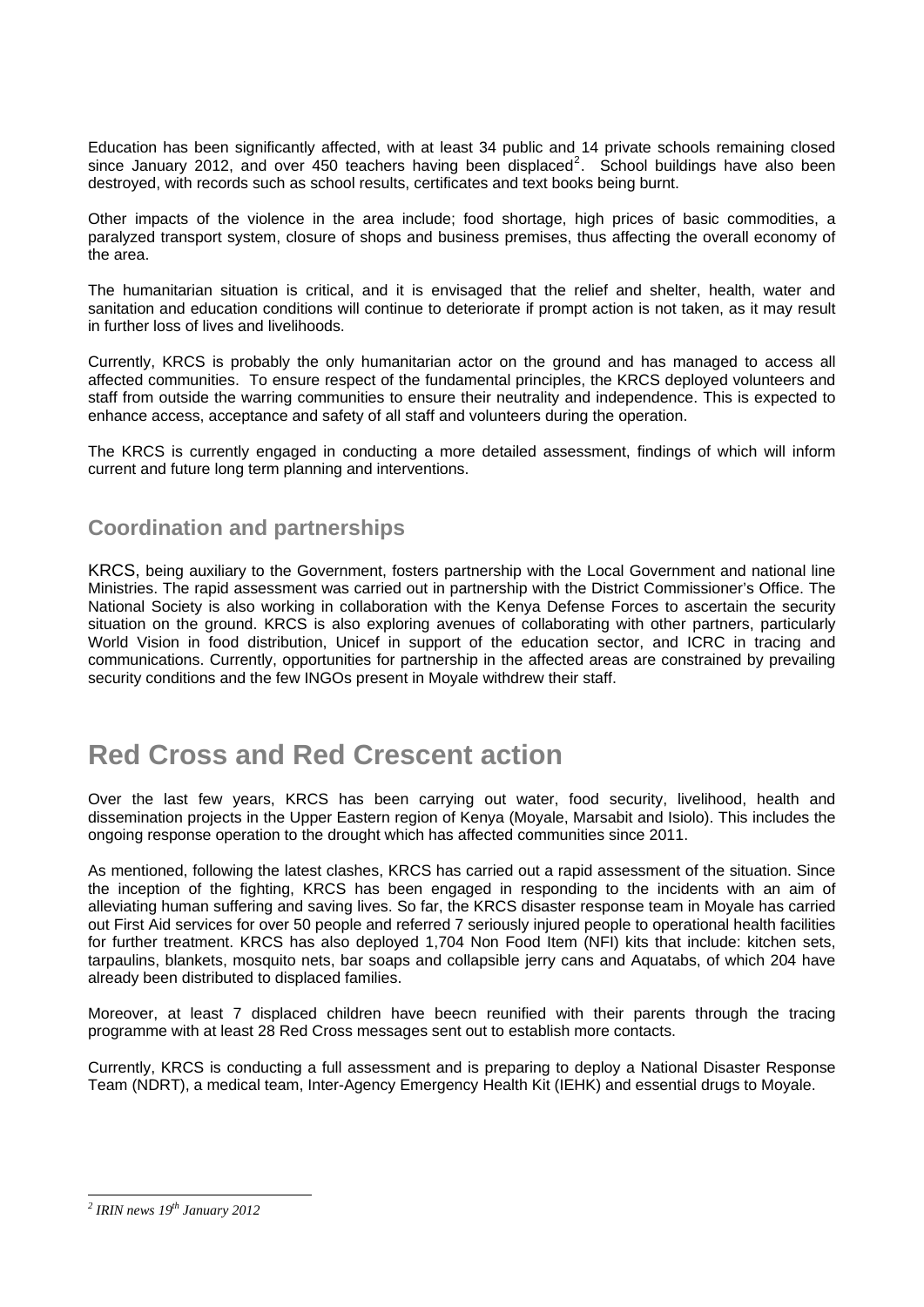### **The needs**

Based on the information received from the rapid assessment, the following are the priority needs:

#### **Tracing**

KRCS is currently undertaking a tracing programme with an aim of linking up the displaced families within the shortest time possible. As a result of the continuous tension and constant movement across the border, the need to scale up the current tracing support services is crucial.

#### **Shelter and Relief**

To date, KRCS has deployed 1,704 NFIs of which about 1,300 distributed (A standard NFI Kit contains: 2 blankets, 2 mosquito nets, 2 jerry cans, 1 tarpaulin, 1 kitchen set and 2 bars of soap of 800gm each.) With 5,000 families reported as displaced, there is urgent need of provision of more NFI kits to cater for the gap of 3,296. Provision of food supply shall be coordinated with the Government and World Food Programme (WFP). This DREF request for support in procurement of 1,700 NFI's as KRCS has already received 1,600 NFI's from OFDA.

#### **Emergency Health and Care**

Existing health care services have been over stretched following vandalism and burning down of existing health facilities as in the case of Arosa Dispensary. Given the urgency of the increasing trauma cases as a result of the continuous fighting, KRCS proposes to provide curative and preventive health services to the displaced and vulnerable populations, procurement and distribution of emergency supplies and equipment, provision of surge capacities (health personnel and volunteers), for community based surveillance and early detection of disease outbreaks.

Other activities will include; minimising the number of vulnerable children to vaccine preventable diseases through increase in vaccination coverage, as well as increasing access to basic health care and clinical services, especially in hard to reach and cut-off communities through support to medical outreach.

Psychosocial support for displaced families is proposed during the response and the rehabilitative phase. The KRCS shall work with counsellors and volunteers within the displaced and vulnerable communities in addressing issues of Sexual and Gender Based Violence (SGBV), health needs of the disabled and the elderly.

KRCS is currently implementing other projects in the area that will be able to support part of the emergency health care and Watsan interventions.

#### **Water and Sanitation**

Reports received indicate that the fighting communities are destroying the water infrastructure in a bid to disadvantage each other. Moreover, as the displaced population has moved to areas with no latrine coverage, the proposed activities for water and sanitation will be aimed at ensuring access to adequate safe water, improved sanitation facilities and hygiene promotion to prevent the occurrence of waterborne diseases such as cholera.

#### **Advocacy**

Access to the area is very limited. KRCS has managed to move freely within the affected area due to the fact that dissemination activities have been carried out in the past and the communities understand the role of KRCS. As the situation gets more tense, accessibility will become increasingly difficult. For this reason there is a need to scale up the advocacy activities, not only to ensure the protection and free movement of the staff, but also to promote peace building and conflict resolution initiatives within the communities.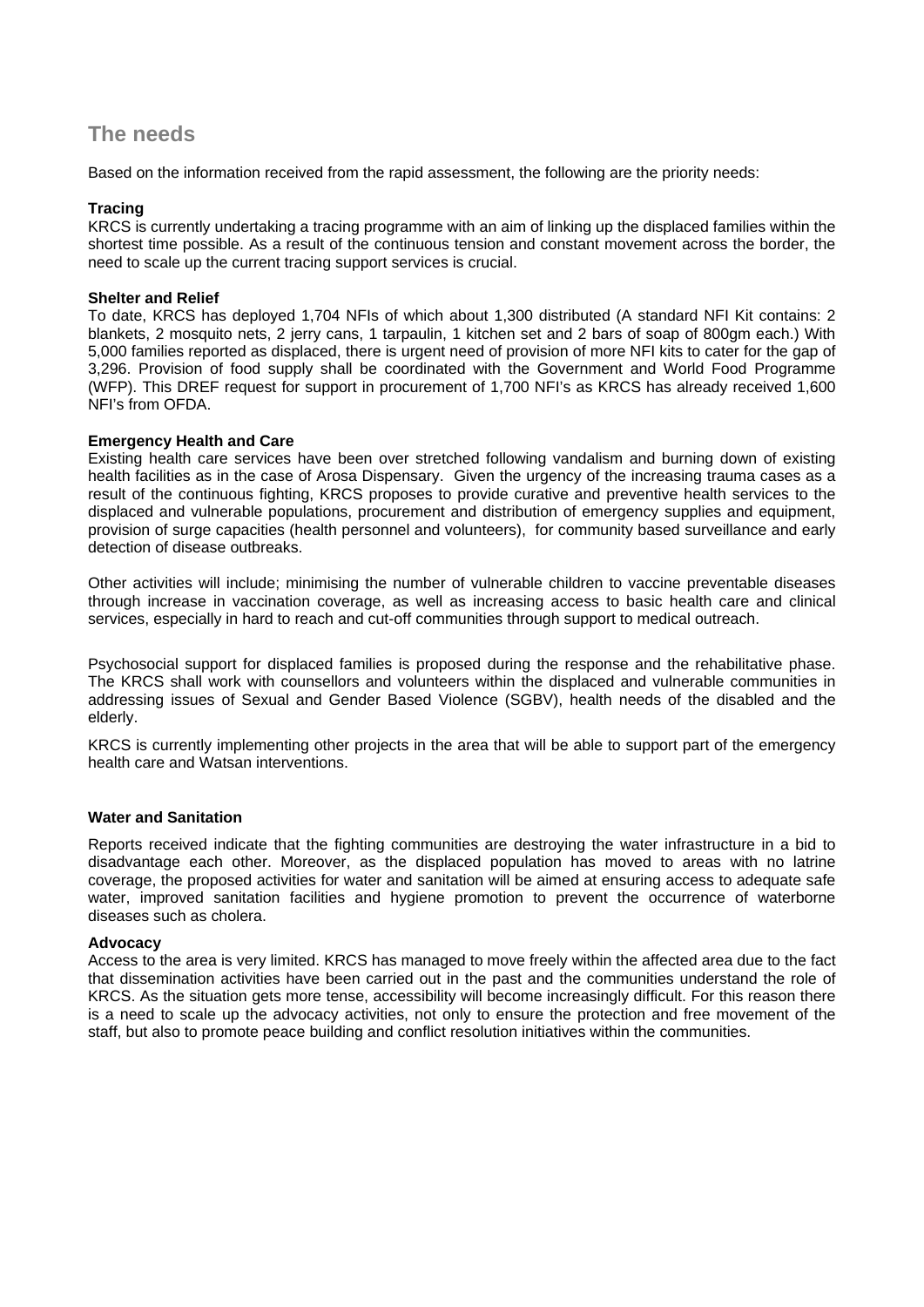# **The proposed operation**

### **Tracing and dissemination**

| Outcome: Restored family links and enhanced protection of the most vulnerable among the<br>approximately 30, 000 displaced population                                                                                                                                                              |                                                                                                                                                                                                                                                                                                                                                                                                                                                                                                                                                                                                                 |  |  |  |
|----------------------------------------------------------------------------------------------------------------------------------------------------------------------------------------------------------------------------------------------------------------------------------------------------|-----------------------------------------------------------------------------------------------------------------------------------------------------------------------------------------------------------------------------------------------------------------------------------------------------------------------------------------------------------------------------------------------------------------------------------------------------------------------------------------------------------------------------------------------------------------------------------------------------------------|--|--|--|
| <b>Outputs:</b><br>Separated families are<br>contact with their<br>in.<br>families or loved ones<br>Families or individuals<br>$\bullet$<br>can source information<br>from RC about<br>the<br>location<br>οf<br>family<br>members<br>Missing family members<br>are reunited with their<br>families | <b>Planned activities:</b><br>Continue assessments to identify RFL needs.<br>$\bullet$<br>Registration of unaccompanied minors and vulnerable persons<br>$\bullet$<br>Conduct active tracing for missing persons in cooperation with<br>$\bullet$<br>ICRC.<br>Exchange of RC messages<br>$\bullet$<br>Provision of IEC materials for dissemination<br>$\bullet$<br>Publish lists of names of missing persons<br>$\bullet$<br>Family reunification of successful cases<br>$\bullet$<br>Train 20 volunteers on RFL in disasters<br>$\bullet$<br>Disseminate the Red Cross humanitarian principles and values<br>٠ |  |  |  |

### **Shelter and Relief**

| Outcome: Distribution of NFIs for approximately 30,000 beneficiaries (5,000 families)                                                                                                                                                                                                                                                 |                                                                                                                          |  |  |
|---------------------------------------------------------------------------------------------------------------------------------------------------------------------------------------------------------------------------------------------------------------------------------------------------------------------------------------|--------------------------------------------------------------------------------------------------------------------------|--|--|
| <b>Planned activities:</b><br>Outputs:<br>All IDP families are<br>$\bullet$<br>provided with non-food<br>complement those already supplied<br>items as per SPHERE<br>$\bullet$<br>standards<br>refugees<br>Train 20 volunteers on non food distribution<br>$\bullet$<br>Maintain proper records of all relief assistance<br>$\bullet$ | Procurement of a further 1,700 NFIs for immediate supply to<br>Transport, warehouse and distribute non food items to the |  |  |

| <b>Emergency Health and Care</b>                                                                                                                                                                                                                                                                                                             |                                                                                                                                                                                                                                                                                                                                                                                                                                                                                                                                                                                                                                                                                                                                                                                            |  |  |  |
|----------------------------------------------------------------------------------------------------------------------------------------------------------------------------------------------------------------------------------------------------------------------------------------------------------------------------------------------|--------------------------------------------------------------------------------------------------------------------------------------------------------------------------------------------------------------------------------------------------------------------------------------------------------------------------------------------------------------------------------------------------------------------------------------------------------------------------------------------------------------------------------------------------------------------------------------------------------------------------------------------------------------------------------------------------------------------------------------------------------------------------------------------|--|--|--|
| Outcome: Increased access to basic health care services for approximately 30,000 beneficiaries<br>(5,000 families).                                                                                                                                                                                                                          |                                                                                                                                                                                                                                                                                                                                                                                                                                                                                                                                                                                                                                                                                                                                                                                            |  |  |  |
| Output:<br>Provide basic curative,<br>$\bullet$<br>preventive<br>and<br>promotive and referral<br>health care services<br>Enhanced community<br>$\bullet$<br>awareness on common<br>communicable disease<br>prevention and control.<br>Enhanced<br>coping<br>$\bullet$<br>mechanisms<br>for<br>survivors (as part of<br>psychosocial support | <b>Planned activities:</b><br>Support to Ministry of Health facilities through provision of<br>essential drugs, equipments and personnel.<br>Conduct continuous medical outreach services<br>targeting<br>$\bullet$<br>isolated villages and migrating populations<br>Deploy an ambulance for emergency referrals<br>$\bullet$<br>Train 50 KRCS volunteers on community disease surveillance,<br>$\bullet$<br>prevention, control and referral of common diseases including<br>malnutrition<br>Identify, adapt and produce IEC materials and key community<br>$\bullet$<br>health messages<br>Conduct regular community health education and promotion<br>sessions.<br>Conduct continuous nutritional screening and education<br>$\bullet$<br>during medical outreach and household visits |  |  |  |
|                                                                                                                                                                                                                                                                                                                                              | Provision of post trauma counseling                                                                                                                                                                                                                                                                                                                                                                                                                                                                                                                                                                                                                                                                                                                                                        |  |  |  |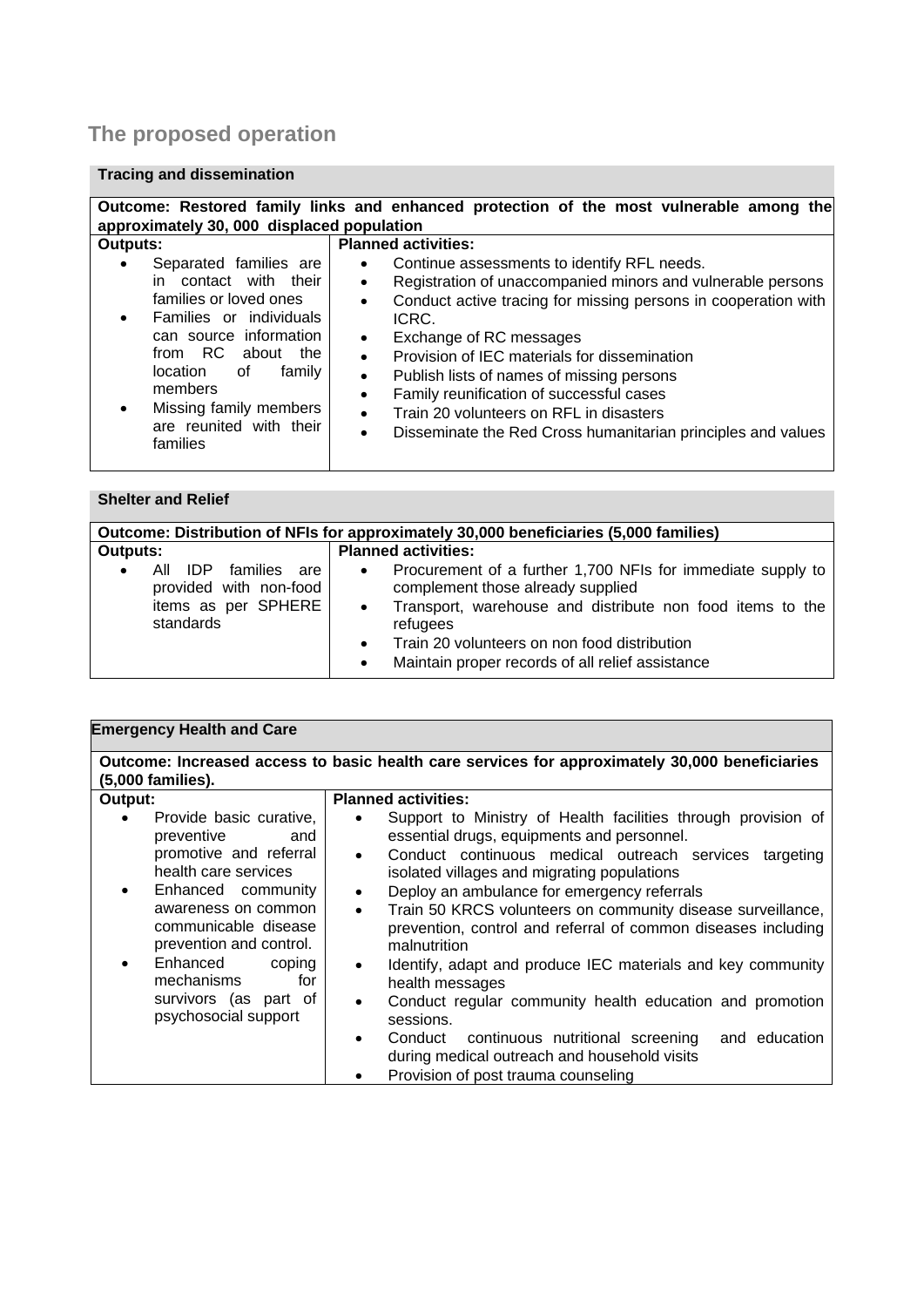**Water, sanitation, and hygiene promotion** 

**Outcome: Increased access to safe water, improved sanitation and hygiene awareness for approximately 30,000 beneficiaries (5,000 families).**

| <b>Outputs:</b>                                                                                                                                                                                                                                                                                                                                                              | <b>Planned activities:</b>                                                                                                                                                                                                                                                                                                                                                                                                                                                                                                                 |
|------------------------------------------------------------------------------------------------------------------------------------------------------------------------------------------------------------------------------------------------------------------------------------------------------------------------------------------------------------------------------|--------------------------------------------------------------------------------------------------------------------------------------------------------------------------------------------------------------------------------------------------------------------------------------------------------------------------------------------------------------------------------------------------------------------------------------------------------------------------------------------------------------------------------------------|
| At least 30,000 beneficiaries have<br>access to 15 l of safe drinking water<br>per day.<br>30,000 beneficiaries have access to<br>improved sanitation.<br>Improved hygiene and<br>sanitation<br>$\bullet$<br>knowledge, awareness and practice<br>beneficiaries<br><b>KRCS</b><br>30.000<br>for<br>volunteer<br>Hygiene<br>capacity<br>in in<br>Promotion (PHASTER) is built | Provide access to safe water through water<br>$\bullet$<br>trucking and repairing of damaged water sources<br>targeting estimated 10 focal points<br>Procurement and distribution of PVC tanks at the<br>$\bullet$<br>focal points.<br>Distribute point of use water treatment chemicals<br>$\bullet$<br>(aqua tabs, PUR sachets)<br>Provide improved sanitation facilities (rehabilitate<br>$\bullet$<br>and construct 200 latrines)<br>Conduct hygiene promotion<br>$\bullet$<br>Train 30 volunteers on PHASTER and cascade<br>$\bullet$ |

#### **Logistics**

**Outcome: Efficient and effective logistical support and warehousing of stocks so as to serve 30,000 beneficiaries in line with the objectives above. Expected results** Activities planned • Efficient dispatch of non food items to the final distribution point. Efficient and effective logistical support to the operation. • Improved capacity to carry out the operation • To distribute non-food items. • Procurement of one rub hall • Transportation of equipment, personnel and volunteers. • Lease, rent two vehicles.

#### **Monitoring and Evaluation**

**Outcome: Enhanced capacity to measure the impact of the operation in line with SPHERE standards. Outputs:**  Measure results of the operation as per SPHERE standards. **Planned activities:**  • Develop an M&E plan to capture the progress of the operation. • Conduct field support supervision missions • Conduct a comprehensive evaluation at the end of the operation to establish whether the SPHERE standards were met. • Conduct a best practice learning workshop. Conduct monthly coordination forums with other implementing organizations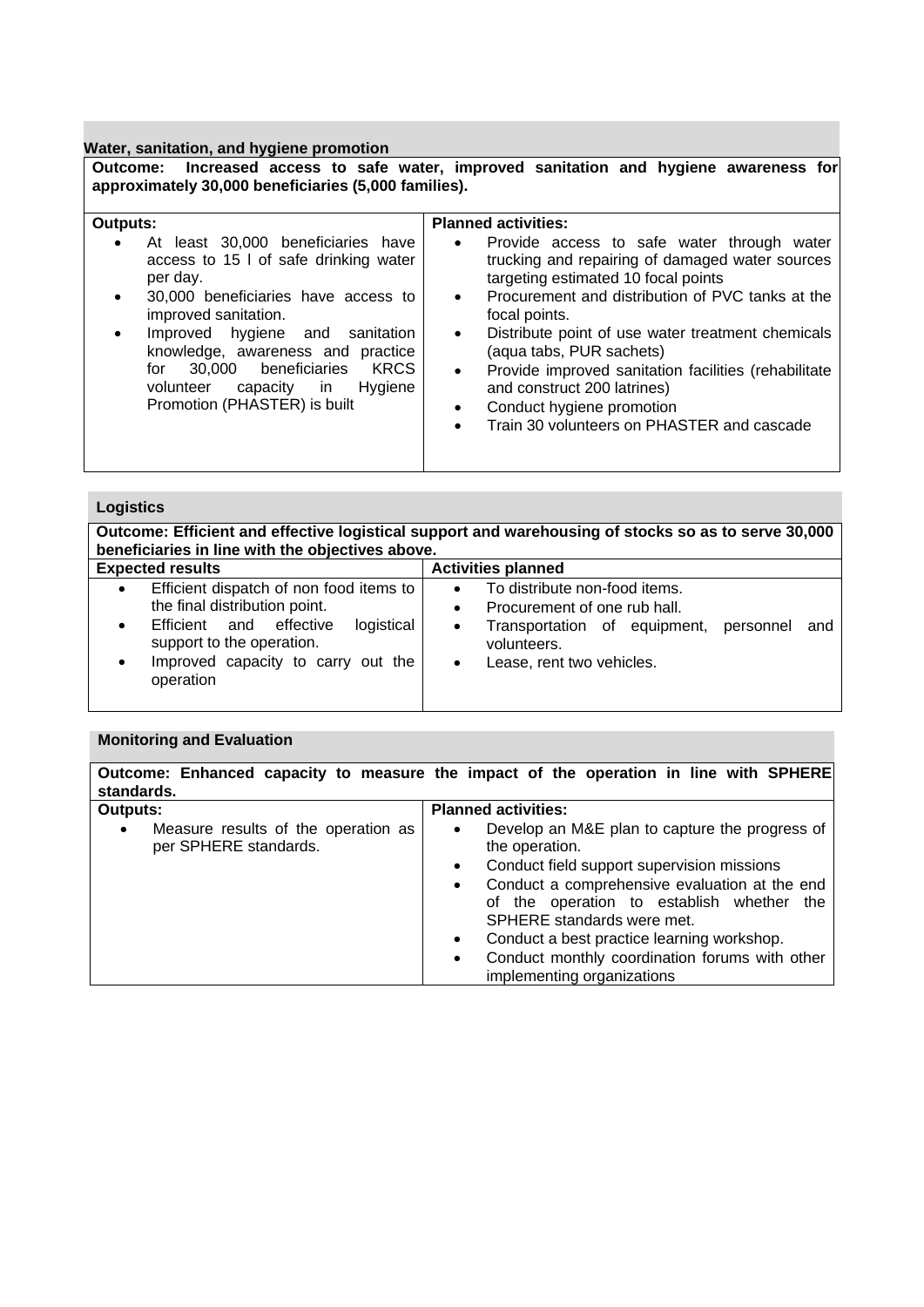# <span id="page-6-0"></span>**Contact information**

**For further information specifically related to this operation please contact:** 

- **Kenya:** Abbas Gullet, Secretary General, Kenya Red Cross Society; phone 254.20.60.35.93; 254.20.60.86.81/13; fax 254.20.60.35.89; email; [gullet.abbas@kenyaredcross.org](mailto:gullet.abbas@kenyaredcross.org)
- **IFRC Regional Representation:** Alexander Matheou, Regional Representative for East Africa; phone: +254 20 283 500, mobile: +254 (0) 719 886 666; email: [alexander.matheou@ifrc.org](mailto:alexander.matheou@ifrc.org)
- **IFRC Zone:** Daniel Bolanos, Disaster Management Coordinator, Africa; phone: +27 (0)11 303 9735, mobile: +27 (0)835566911; email: [daniel.bolanos@ifrc.org](mailto:daniel.bolanos@ifrc.org)
- **Geneva:** Pablo Medina, Senior Officer, Operations Quality Assurance; phone: +41 22 730 4381; email: [pablo.medina@ifrc.org](mailto:pablo.medina@ifrc.org)
- **Regional Logistics Unit (RLU):** Kai Kettunen, Regional Logistics Delegate, phone +971 4457 2993, email: [kai.kettunen@ifrc.org](mailto:kai.kettunen@ifrc.org)

#### **For Resource Mobilization and Pledges:**

• **IFRC Regional Representation:** Douglas Masika, Senior Resource Mobilization Officer; phone: +254 20 283 5000; email:[douglas.masika@ifrc.org.](mailto:douglas.masika@ifrc.org)

#### **For Performance and Accountability (planning, monitoring, evaluation and reporting)**

• **IFRC Zone:** Robert Ondrusek, PMER/QA Delegate, Africa phone: +254 731 067277; email: [robert.ondrusek@ifrc.org](mailto:robert.ondrusek@ifrc.org)

#### $\mathbf{\tilde{v}}$

#### **Click here**

- **1. DREF budget [below](#page-7-0)**
- **2. Clic[k here t](#page-0-0)o return to the title page**

#### **How we work**

All IFRC assistance seeks to adhere to the Code of Conduct for the International Red Cross and Red Crescent Movement and Non-Governmental Organizations (NGOs) in Disaster Relief and the Humanitarian Charter and Minimum Standards in Humanitarian Response (Sphere) in delivering assistance to the most vulnerable.

The IFRC's vision is to inspire, encourage, facilitate and promote at all times all forms of humanitarian activities by National Societies, with a view to preventing and alleviating human suffering, and thereby contributing to the maintenance and promotion of human dignity and peace in the world.

www.ifrc.org Saving lives, changing minds.



The IFRC's work is guided by Strategy 2020 which puts forward three strategic aims:

- **1.** Save lives, protect livelihoods, and strengthen recovery from disaster and crises.
- **2.** Enable healthy and safe living.
- **3.** Promote social inclusion and a culture of non-violence and peace.